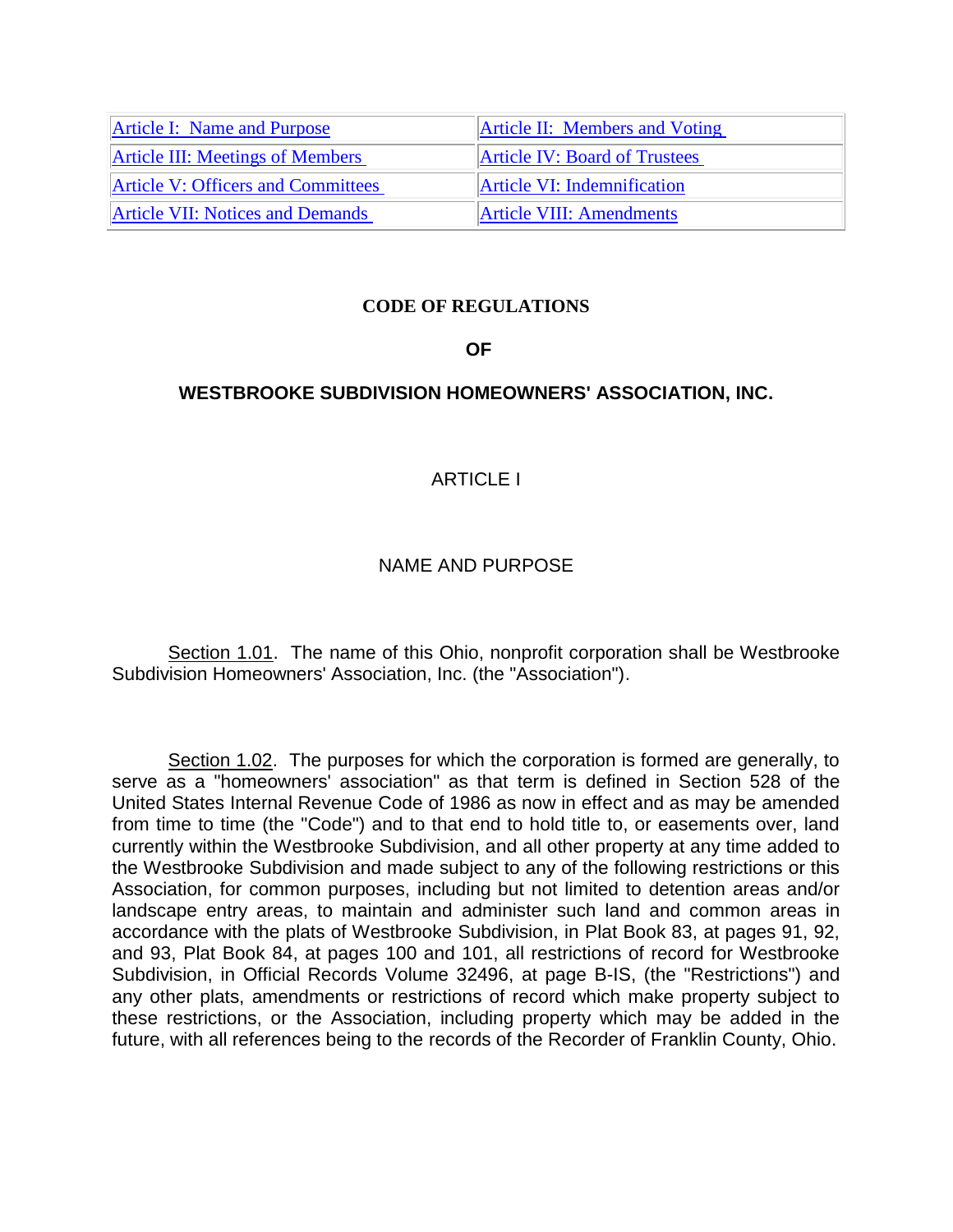In carrying out the foregoing purposes, the corporation may purchase, lease, exchange, acquire, own, hold, mortgage, pledge, hypothecate, borrow money upon, sell and otherwise deal in and with real and personal property of every kind, character and description whatsoever and all estates and interests therein, and otherwise may engage in any lawful act or activity for which corporations may be formed under Chapter 1702 of the Revised Code of Ohio. The foregoing purposes shall be accomplished on a nonprofit basis, and no part of the net earnings of the corporation shall enure to the benefit of any private person, firm, corporation, association or organization, except that the corporation may pay reasonable compensation for services provide to or for the benefit of the corporation.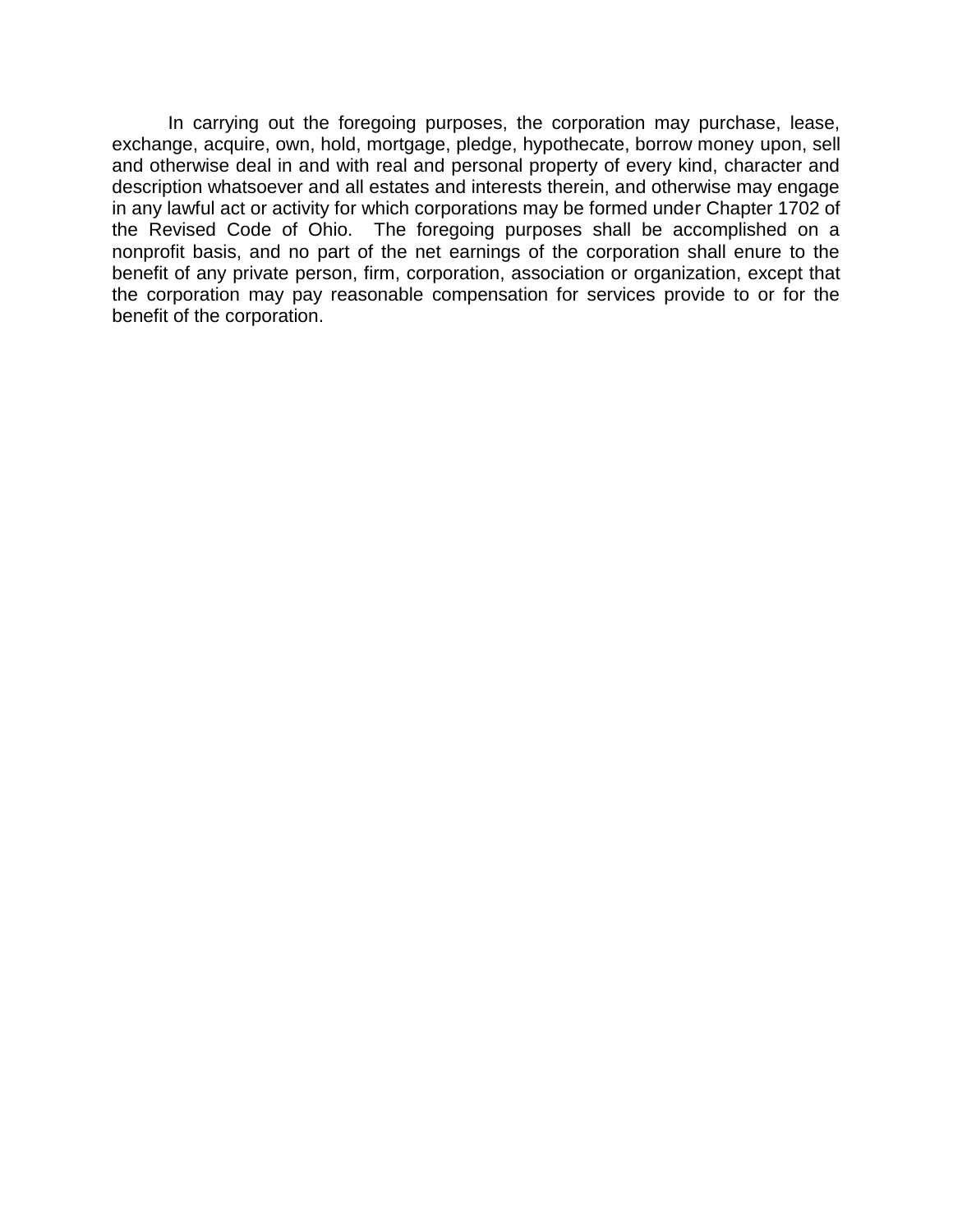#### ARTICLE II

#### MEMBERS AND VOTING

<span id="page-2-0"></span>Section 2.01. Each owner of a fee simple interest in a lot in the Development shall be member of the Association (hereinafter a "member"). The membership of each owner shall terminate when the owner ceases to own an undivided fee simple interest in a lot, and upon the sale, transfer or other disposition of each undivided fee simple interest in a lot, membership in the Association which is appurtenant to that interest shall automatically be transferred to the new owner(s) of the interest. No member may otherwise terminate his membership in the Association or sever that membership interest.

Section 2.02. Except as provided herein, on any question for which the vote of members is permitted or required, the owner or owners of each lot in the Development shall be entitled to exercise one vote for each such lot that he or she owns or they own. If two or more persons own undivided interests in a dwelling lot as fiduciaries, tenants in common or otherwise, such persons shall only be entitled to one vote with respect to the lot, which vote shall be exercised, if at all, as a single unit and not by percentages of interest.

Notwithstanding anything herein to the contrary, Borror Corporation and any joint venture or joint venturer (or its or their successor), the developer ("Developer") of the Development, shall be entitled to exercise one hundred percent (100%) of the total voting power of the members of the Association on each matter properly submitted to the members for their vote, consent, waiver, release or action until such time as the Developer elects to relinquish the voting right, which relinquishment shall take place not later than the date that the developer ceases to own the fee simple title to at least one of the lots in the Development. At such time as Developer elects to relinquish the voting right, each lot shall be entitled to one vote on each matter properly submitted to the members for their vote, consent, waiver, release or other action. In addition to the indemnification provided hereunder, Developer, including Trustees appointed by and employed by the Developer, shall have no liability and shall be indemnified and held harmless by the Association for events occurring after the relinquishment of voting control. Assessments shall be paid by each member when due without regard to the right of a member to vote.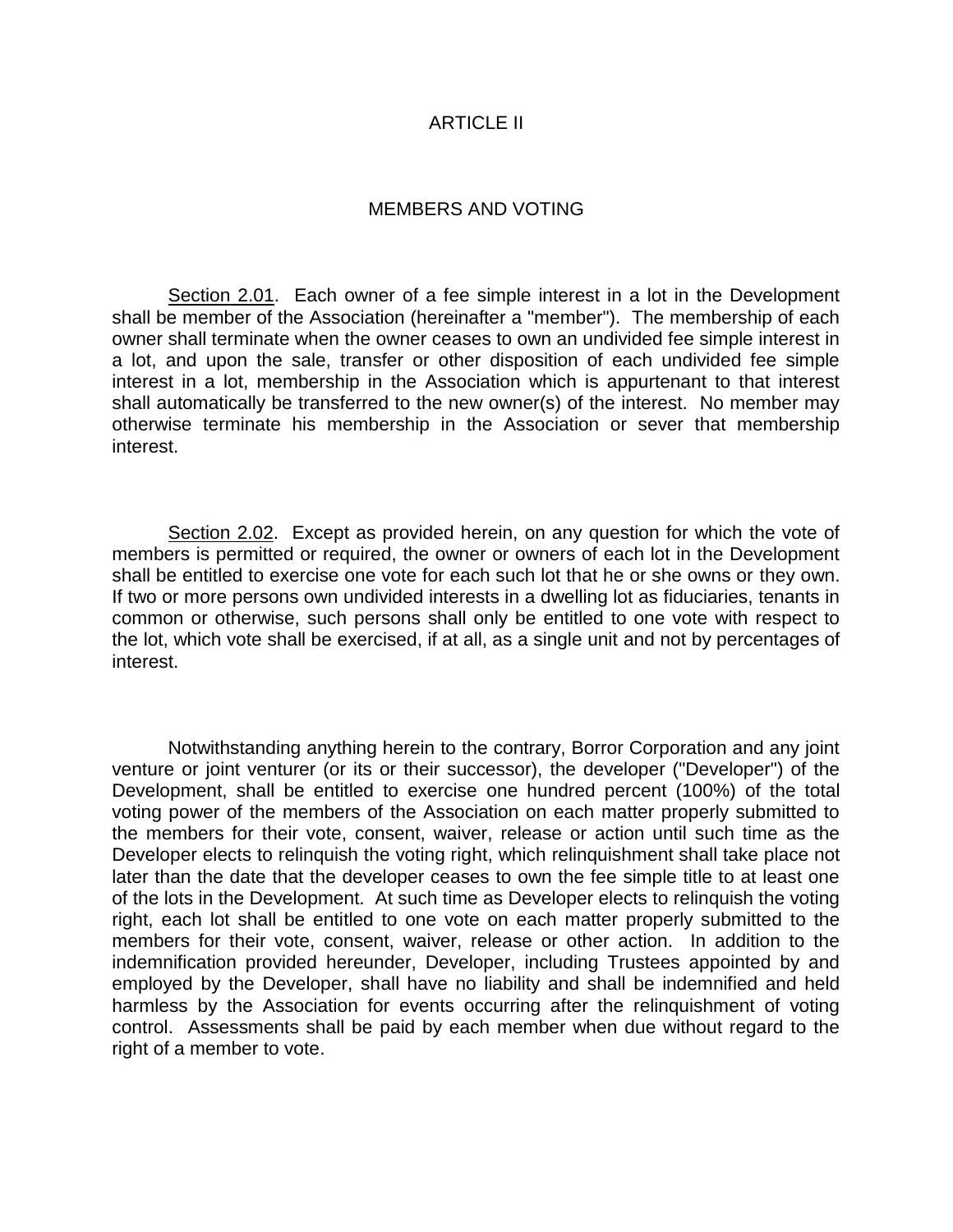Section 2.03. Fiduciaries and minors who are owners of record of a lot or lots may vote their respective interests as members. If two or more persons own undivided interests in a dwelling lot as fiduciaries, tenants in common or otherwise, such persons shall be entitled to one vote with respect to a lot, which vote shall be exercised, if at all, as a single unit and not by percentages of interest. If more than one of such owners attends a meeting, acts in voting by mail or executing consents, a majority of those voting may act for the owners of the lot. If only one such person attends a meeting, votes or executes a consent then that person may act for all.

Section 2.04. A corporation which is a member of the Association may exercise its right to vote by any officer, and any such officer shall conclusively be deemed to have authority to vote and to execute any proxies and written waivers and consents relative thereto, unless, before a vote is taken or a consent or waiver is acted upon, it shall be made to appear by a certified copy of the regulations or bylaws or of a resolution adopted by the board of directors or board of trustees of said corporation that such authority does not exist or is vested in some other officer or person. A partnership which is a member of the Association may exercise its right to vote only by a partner or agent thereof specifically designated in a written document executed by all partners of the partnership and delivered to the secretary of the Association before a vote is taken or a consent or waiver is acted upon.

Section 2.05. At meetings of the members or otherwise, any member entitled to vote or take action may be represented and may vote or take action by a proxy or proxies appointed by an instrument in writing. Each such instrument shall be filed with the secretary of the meeting before the person holding the proxy shall be allowed to vote thereunder at the meeting or with the Secretary of the Association before the person holding the proxy may take action thereunder without a meeting. No proxy shall be valid after the expiration of eleven (11) months from its date of execution unless the member executing it shall have specified therein the length of time that it is to continue in effect.

# ARTICLE Ill

### <span id="page-3-0"></span>MEETINGS OF MEMBERS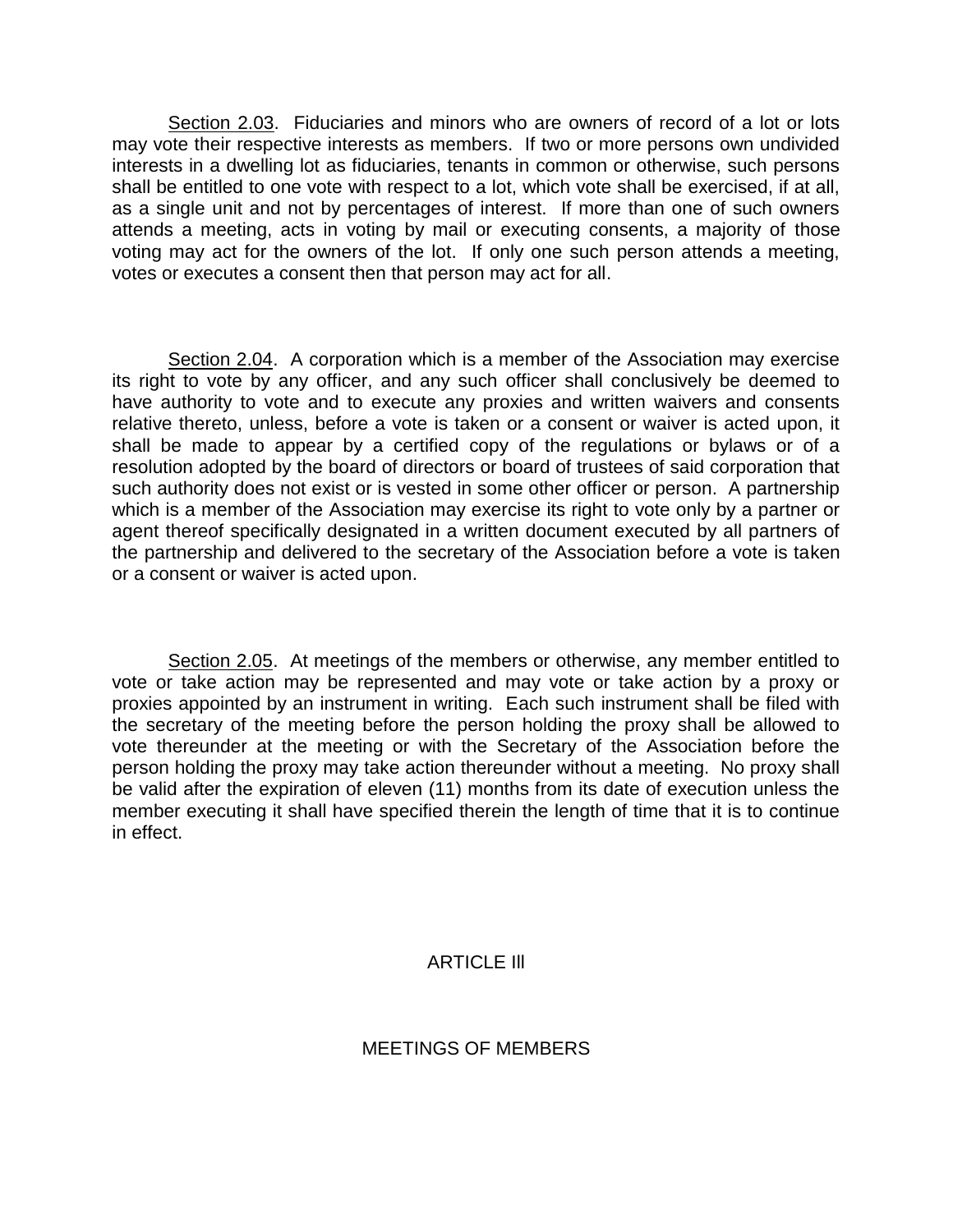Section 3.01. After the relinquishment of control of the Association by the Developer, an annual meeting of the voting members for the election of trustees, for the consideration of reports to be made at the meeting and for the transaction of such other business as may properly come before the meeting shall be held on the last Monday in March of each year, or on such other date within one month thereafter as may be designated by the Board of Trustees of the Association (the "Board of Trustees" or the "Board") from time to time. No annual meetings shall be required or held prior to the Developer's relinquishment of control of the Association.

Section 3.02. Special meetings of the members may be called by the President, by a majority of the Trustees acting with or without a meeting, or by members entitled to exercise not less than ten percent (10%) of the total voting power of the members. Upon delivery of a request in writing to the President or Secretary of the Association by persons entitled to call such a meeting, it shall be the duty of the President or Secretary to give notice to the members in accordance with this Code of Regulations, but if such request is refused, then the persons making the request may call a meeting by giving the notice.

Section 3.03. All meetings of members shall be held at such places as may be specified by the Board of Trustees or the persons calling the meeting.

Section 3.04. A written or printed notice of every meeting of members, whether annual or special, stating the time, place and purpose or purposes for which the meeting is called, shall be given by the President or Secretary of the Association by personal delivery or by mail not more than sixty (60) nor less than ten (10) days before the meeting to each member entitled to notice thereof. If mailed, such notice shall be addressed to the member at his address as it appears on the records of the Association. The Association shall have no obligation to perform research or investigations beyond its records to ascertain the identity or the address of any member. If a meeting is adjourned to another time or place, no further notice of the adjourned meeting need be given if the time and place to which it is adjourned are fixed and announced at the meeting. In the event of a transfer of ownership of a lot after notice has been given and prior to the holding of the meeting, it shall not be necessary to serve notice on the transferee. The Board of Trustees may set a record date for the determination of the members who are entitled to receive notice of or to vote at any meeting of members, which record date shall not be earlier than forty-five (45) days preceding the meeting. If no record date is fixed therefor, the record date for determining the members who are entitled to receive notice of or who are entitled to vote at a meeting of members shall be the business day next preceding the day on which notice is given or the meeting is held, as the case may be. In any case where a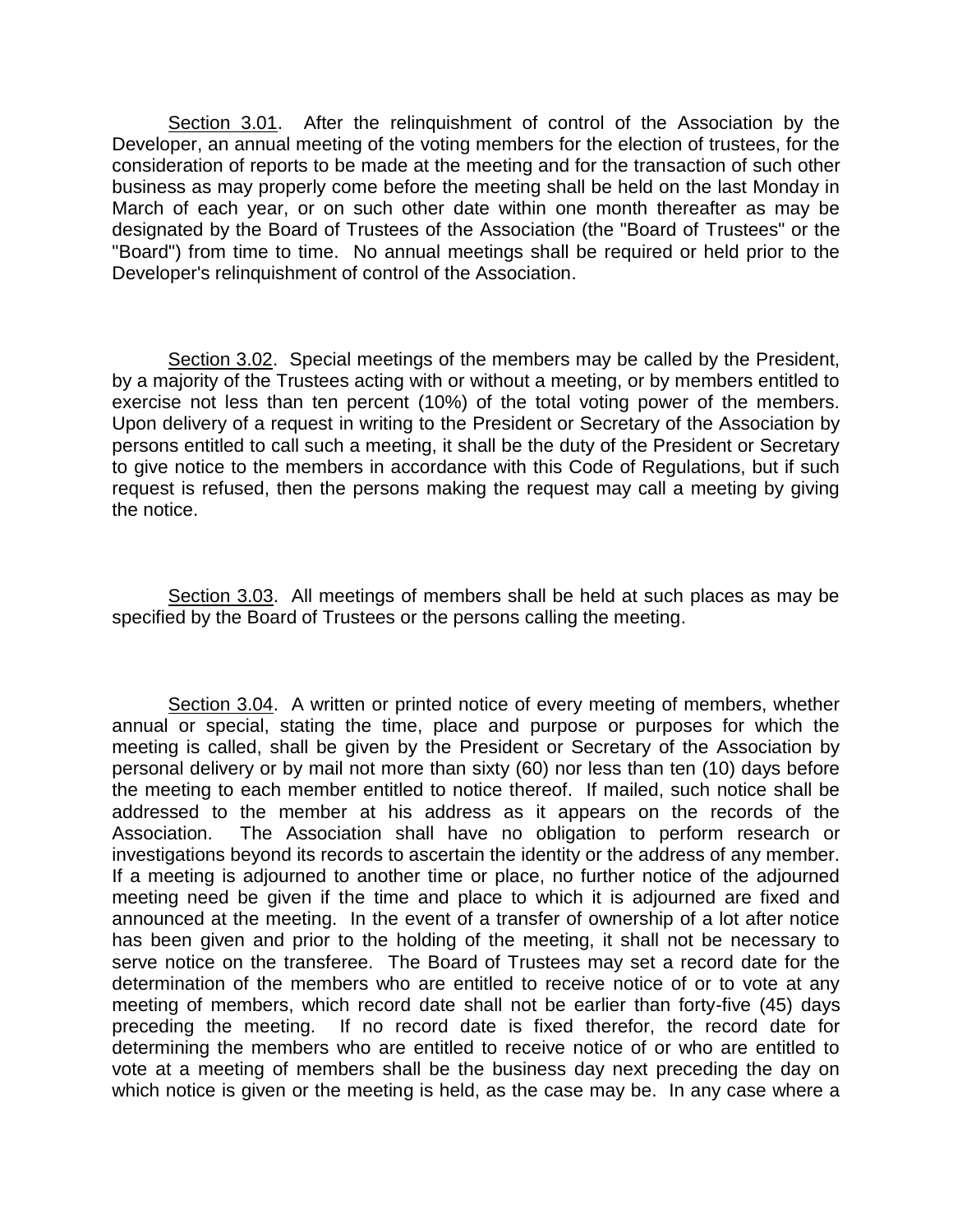person's or entity's right to vote is questioned or disputed, the person wishing to vote shall have the burden of proving his, her or its right to vote.

Section 3.05. Notice of the time, place and purpose or purposes of any meeting of members may be waived in writing either before or after the holding of the meeting by any member, which writing shall be filed with or entered upon the records of the meeting. The attendance of a member at any meeting in person or by proxy without protesting the lack of proper notice prior to or at the commencement of the meeting shall be deemed to be a waiver by that member of notice of the meeting.

Section 3.06. A quorum for any meeting of members shall be that number of members who are entitled to vote who are present in person or represented by proxy at a meeting, and except as hereinafter provided, all actions shall be taken upon the majority vote of all members present, in person or by proxy, provided that no action required by law, the Restrictions, the Articles, or this Code of Regulations that must be authorized or taken by those members exercising not less than a designated percentage of the total voting power may be authorized or taken by a lesser percentage. Those members entitled to vote who are present in person and represented by proxy at a meeting may adjourn the meeting from time to time, and at the adjourned meeting any business may be transacted as if the meeting had been held as originally called.

Section 3.07. The order of business of any meeting of members shall be determined by the presiding officer, unless otherwise determined by a vote of those members entitled to exercise not less than a majority of the voting power of the members present in person or represented by proxy at the meeting.

Section 3.08. At all elections of members of the Board of Trustees the candidates receiving the greatest percentage of the votes cast shall be elected. All other questions shall be determined by the vote of those members entitled to exercise not less than a majority of the voting power of the members present in person and represented by proxy at a meeting, unless for any particular purpose the vote of a greater percentage of the voting power of all members is required by law, the Articles, this Code of Regulations or otherwise.

Section 3.09. Any action which may be authorized or taken at a meeting of members may be authorized or taken without a meeting in a writing or writings signed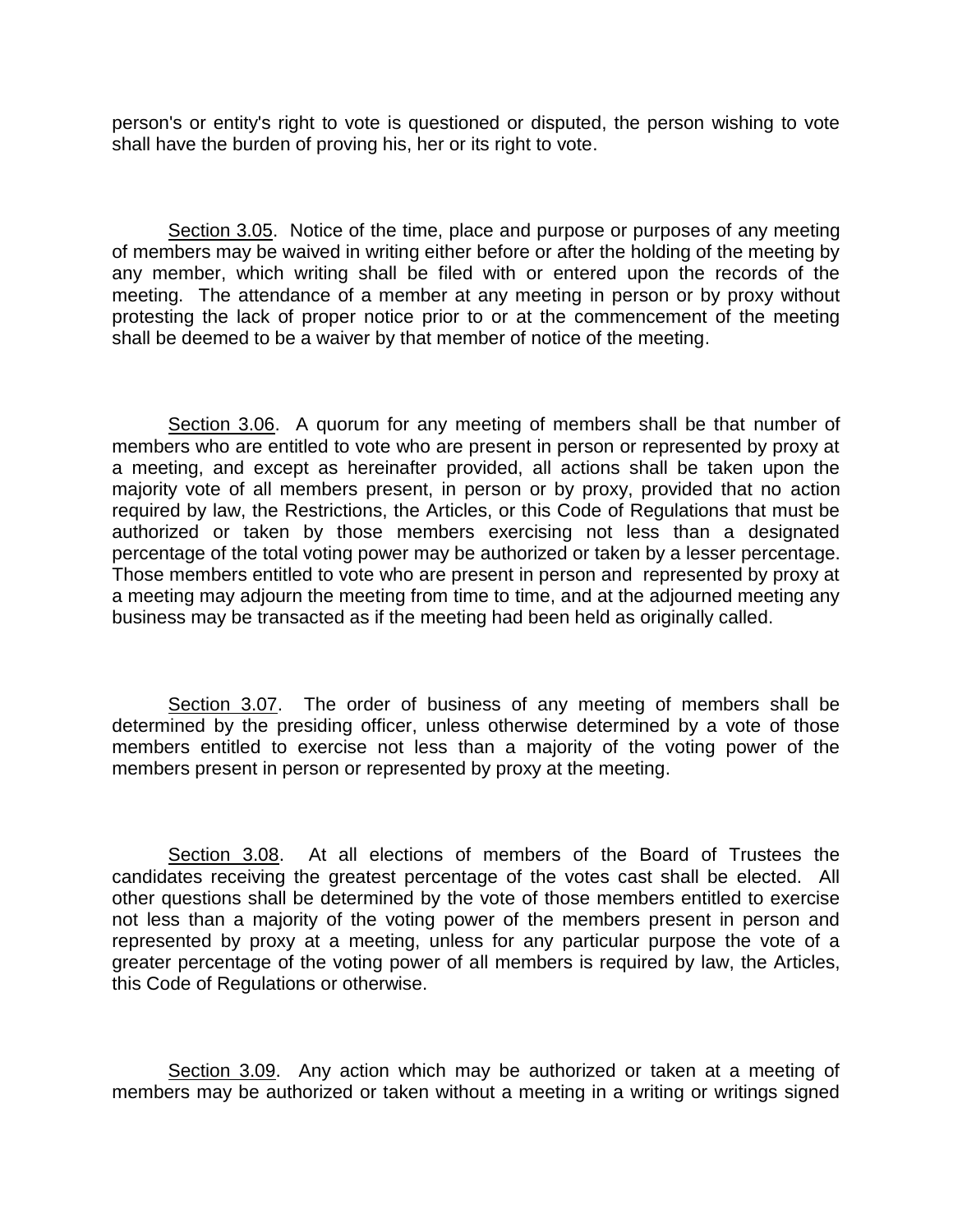by members exercising a majority of the voting power of all members or such greater proportion thereof as the Articles, this Code of Regulations, the deed restrictions or any provision of law may otherwise require. Said writing or writings shall be filed with or entered upon the records of the Association. Any vote which may be taken at a meeting of members may also be conducted by mail. In that event ballots shall be mailed to all persons and entities who are members of the Association at the time of the mailing and approval shall be required from a majority of the voting power of all members or from such greater (or lesser, in the case of electing members of the Board of Trustees) proportion thereof as the Articles, this Code of Regulations, the deed restrictions or any provision of law may otherwise require. Adequate records of the manner and results of each vote conducted by mail shall also be filed with or entered upon the records of the Association.

## ARTICLE IV

## BOARD OF TRUSTEES

<span id="page-6-0"></span>Section 4.01. Subject to such limitations as have been or may hereafter be imposed by the restrictions, the Articles or this Code of Regulations, as any of the same may be lawfully amended from time to time, all power and authority of the Association shall be vested in and exercised by a Board of Trustees consisting of three (3) persons. Said persons shall manage and conduct the business and affairs of the Association and exercise the powers and duties established by the restrictions, the Articles and this Code of Regulations until they resign, or until their successors are elected and qualified. Members of the Board of Trustees need not be members of the Association. Before the relinquishment of control of the Association by the Developer, the Developer shall appoint all Trustees. Subsequent to the relinquishment of control of the Association by the Developer, Trustees shall be elected at the regular annual meeting of members of the Association or at special meetings called for that purpose, beginning with the first meeting conducted upon the relinquishment of control of the Association by the Developer. Beginning with the first annual meeting following the Developer's relinquishment of control, each Trustee who is elected shall serve for a term of one (1) year and until his or her successor is elected and qualified, or until he or she resigns. Any Trustee may be removed at a special meeting of the members of the Association called for that purpose by the affirmative vote of those members entitled to exercise not less than seventy-five percent (75%) of the voting power of all members.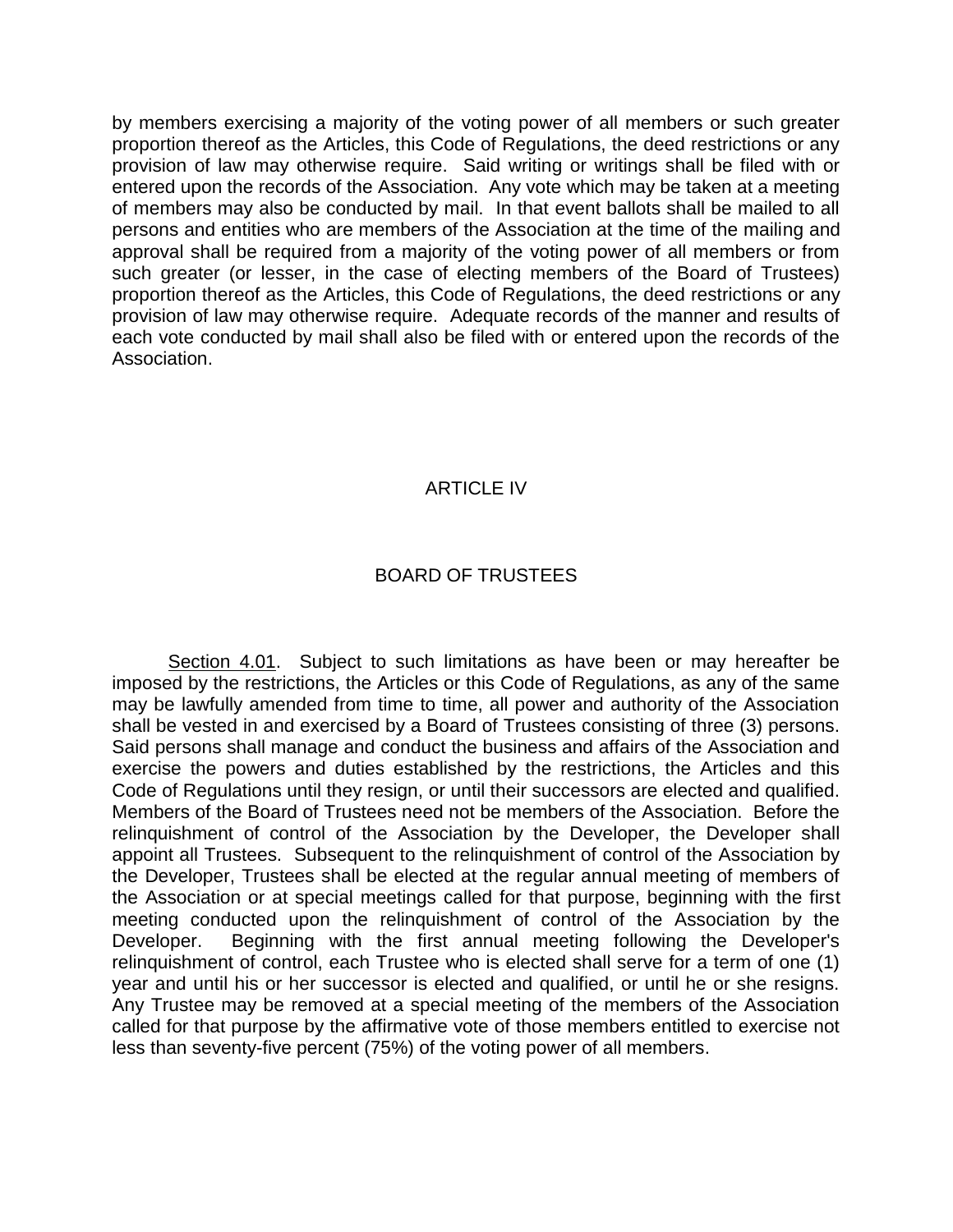Section 4.02. Candidates for election as Trustees may be selected by a Nominating Committee formed in accordance with Section 5.05 of Article V hereof. Candidates may also be nominated from the floor of any meeting held for the purpose of electing a Trustee or Trustees. The Nominating Committee may nominate as many candidates as it wishes, provided that it shall nominate not less than the number of Trustees to be elected.

Section 4.03. If any member of the Board vacates membership on the Board as a result of death, resignation or any other act or reason, the remaining members thereof may elect a new Trustee to fill the vacancy. If the remaining Trustees cannot agree upon a person to fill the vacancy within thirty (30) days after it is created, said remaining Trustees shall call a special meeting of members of the Association to fill the vacancy, such meeting to be held within sixty (60) days after the vacancy is created. Any Trustee appointed or elected to fill a vacancy shall hold office for the unexpired term of the Trustee he succeeds and until his successor is elected and qualified, or until he or she resigns.

Section 4.04. The Board of Trustees shall hold such meetings from time to time as it deems necessary and such meetings as may be called by the President from time to time. However, following the relinquishment of control of the Association by the Developer, the Board shall meet not less than once in each calendar quarter. Meetings shall be held at such place as the President or a majority of the Trustees may determine, or by a joint telephone connection if so requested by the President or a majority of the Trustees.

Section 4.05. The President or Secretary shall cause telegraphic or written notice of the time and place of all meetings of the Board of Trustees, regular and special, to be duly served upon or sent to each Trustee not less than two (2) nor more than twenty (20) days before the meeting, except that a regular meeting of the Board may be held without notice immediately after the annual meeting of the members of the Association at the same place as the annual meeting was held for the purpose of electing or appointing officers for the ensuing year and for the transaction of such other business as may properly come before said meeting. No notice of adjourned meetings need be given. Notice of the time and place of any meeting of the Board may be waived by any Trustee in writing either before or after the holding of the meeting, which writing shall be filed with or entered upon the records of the meeting. The attendance of any Trustee at any Board meeting without protesting the lack of proper notice prior to or at the commencement of the meeting shall be deemed to be a waiver by him of notice of the meeting.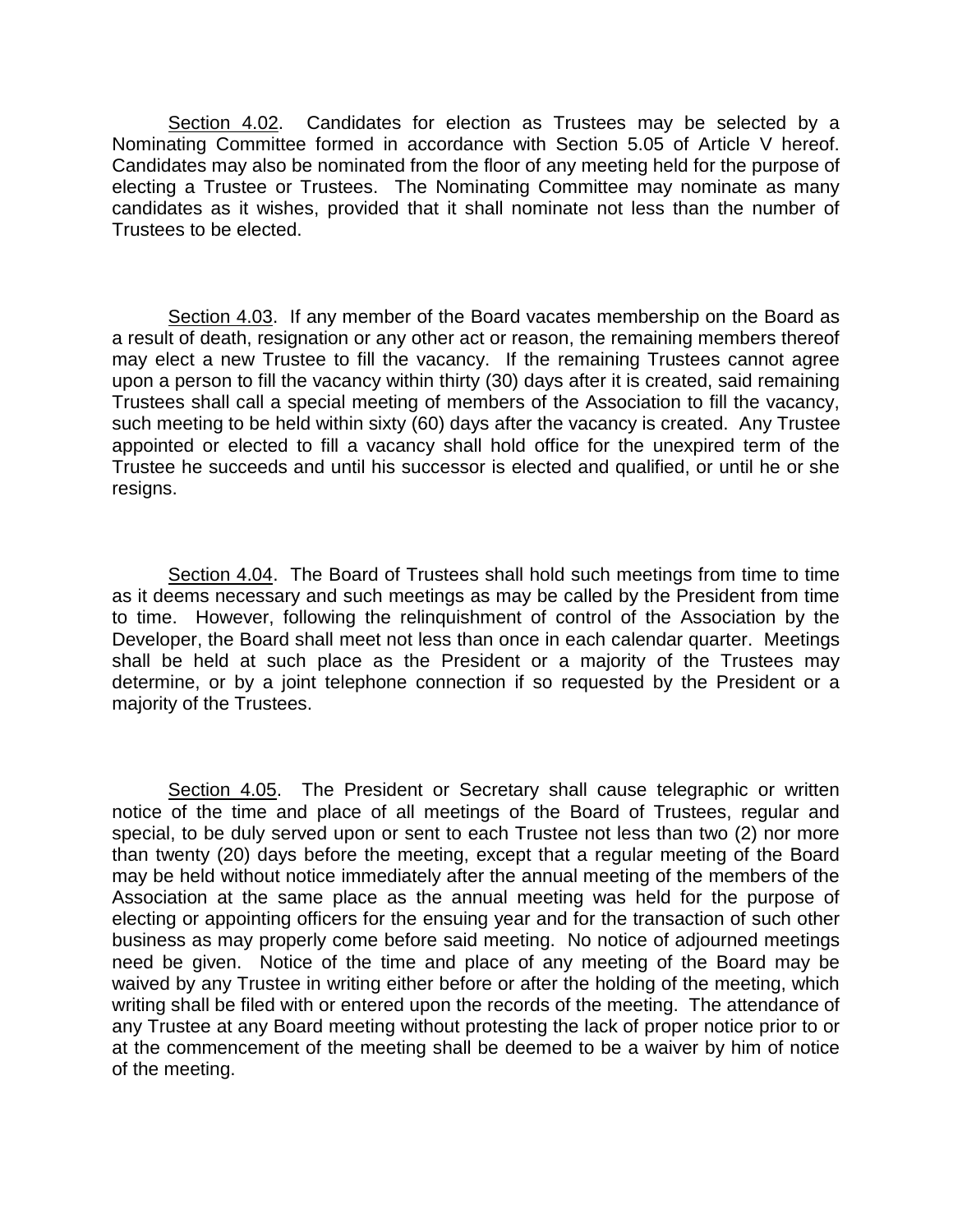Section 4.06. At all meetings of the Board of Trustees a majority of the members thereof shall constitute a quorum, but less than a quorum may adjourn a meeting from time to time, and at adjourned meetings any business may be transacted as if the meeting had been held as originally called. The act of a majority of the Trustees present at any meeting at which there is a quorum shall be the act of the Board, except as otherwise required by law, the restrictions, the Articles or this Code of Regulations.

Section 4.07. Members of the Board of Trustees shall not receive any compensation for their services as such, but any Trustee may serve the Association in any other capacity and may receive compensation therefore, subject to the requirements and limitations of Article Seventh of the Articles.

Section 4.08. Any action which may be authorized or taken at a meeting of the Board of Trustees may be authorized or taken without a meeting in a writing or writings signed by all of the Trustees, which writing or writings shall be filed with or entered upon the records of the Association.

Section 4.09. The Board of Trustees may employ or engage the services of a manager or managing agent and such other persons, firms or corporations as it deems necessary or advisable in order to perform the duties imposed upon it, and may pay such compensation as it determines. The Board may delegate to any such manager, managing agent, person, firm or corporation such administrative or ministerial duties as it determines.

# ARTICLE V

# OFFICERS AND COMMITTEES

<span id="page-8-0"></span>Section 5.01. The officers of the Association shall be a President, a Vice President, a Secretary, a Treasurer and such other officers as may be elected. All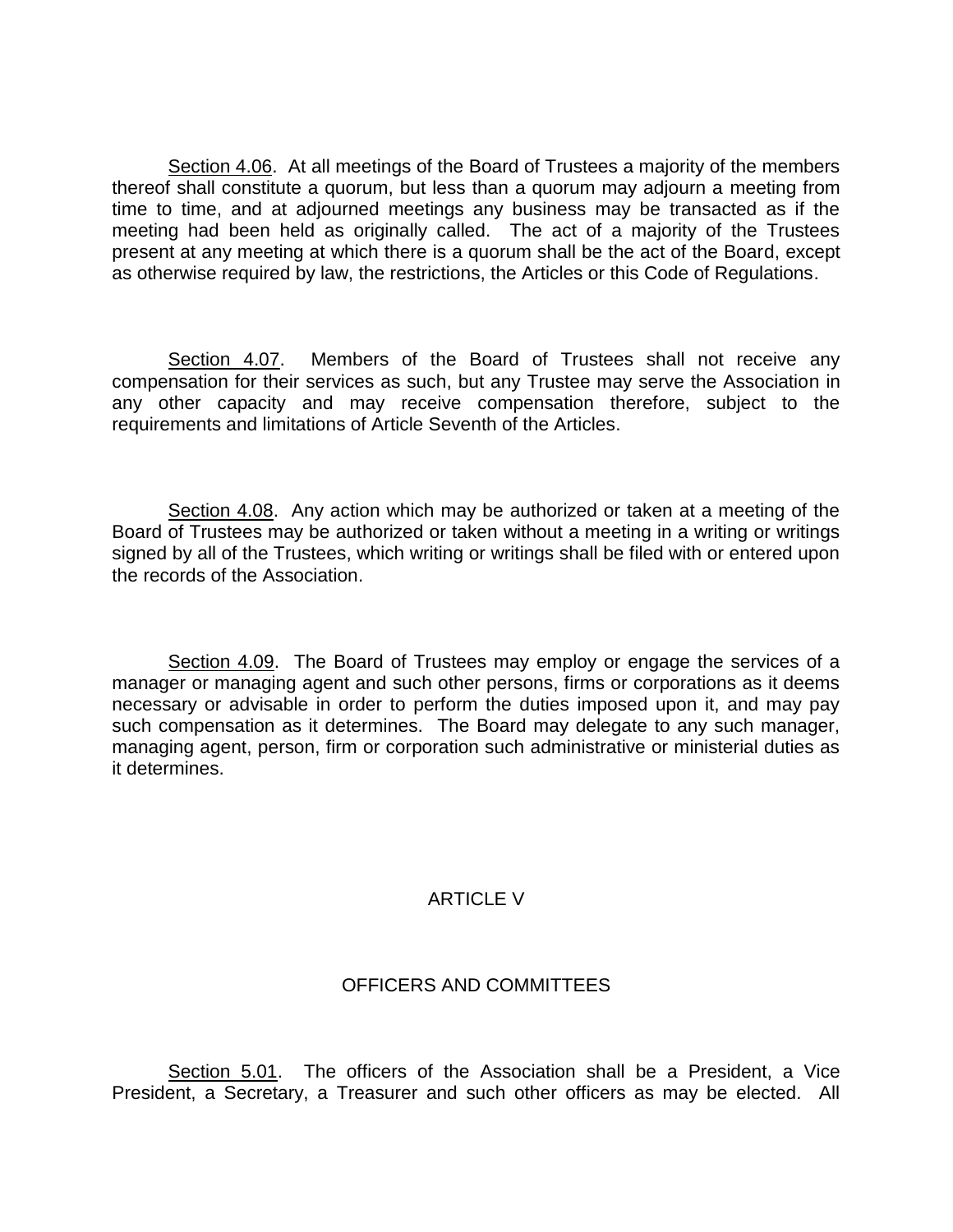officers shall be elected by the Board of Trustees and the President must be a member of the Board. Officers need not be members of the Association and may be paid such compensation as the Board may determine. Officers shall hold office at the pleasure of the Board and any two or more offices may be held by the same person.

Section 5.02. It shall be the duty of the President to preside at all meetings of members of the Association and the Board of Trustees, to exercise general supervision over the affairs of the Association and in general to perform all duties incident to the office or which may be required by the members or the Board. It shall be the duty of the Vice President to perform the duties of the President in the event of his absence or disability and such other duties as may be assigned to him by the Board.

Section 5 03. It shall be the duty of the Secretary to keep or cause to be kept under his supervision an accurate record of the acts and proceedings of the members and the Board of Trustees, including records of the names and addresses of the members. The Secretary shall further perform all duties incident to the office and such other duties as may be required by the members or the Board. Upon the expiration or termination of his term of office, the Secretary shall deliver all books, records, documents and other property of the Association in his possession or control to his successor or to the President.

Section 5.04. The Treasurer shall receive and safely keep all money, securities and other intangible property belonging to the Association, or evidence thereof, and shall disburse the same under the direction of the Board of Trustees; shall keep or cause to be kept under his supervision correct and complete books and records of account specifying the receipts and expenditures of the Association, together with records showing the allocation, distribution and collection of the assessments, fees, revenues and expenses among and from the members, shall hold the same open for inspection and examination by the Board and the members, and shall present abstracts of the same at annual meetings of the members or at any other meeting when requested; shall give bond in such sum with such surety or sureties as the Board may require for the faithful performance of his duties; shall perform any other duties which may be required of him by the members of the Board; and, upon the expiration or termination of his term of office, shall deliver all money and other property of the Association in his possession or control to his successor or to the President.

Section 5.05. The Board of Trustees may create a committee or committees, each to be composed of not less than three (3) persons including at least one Board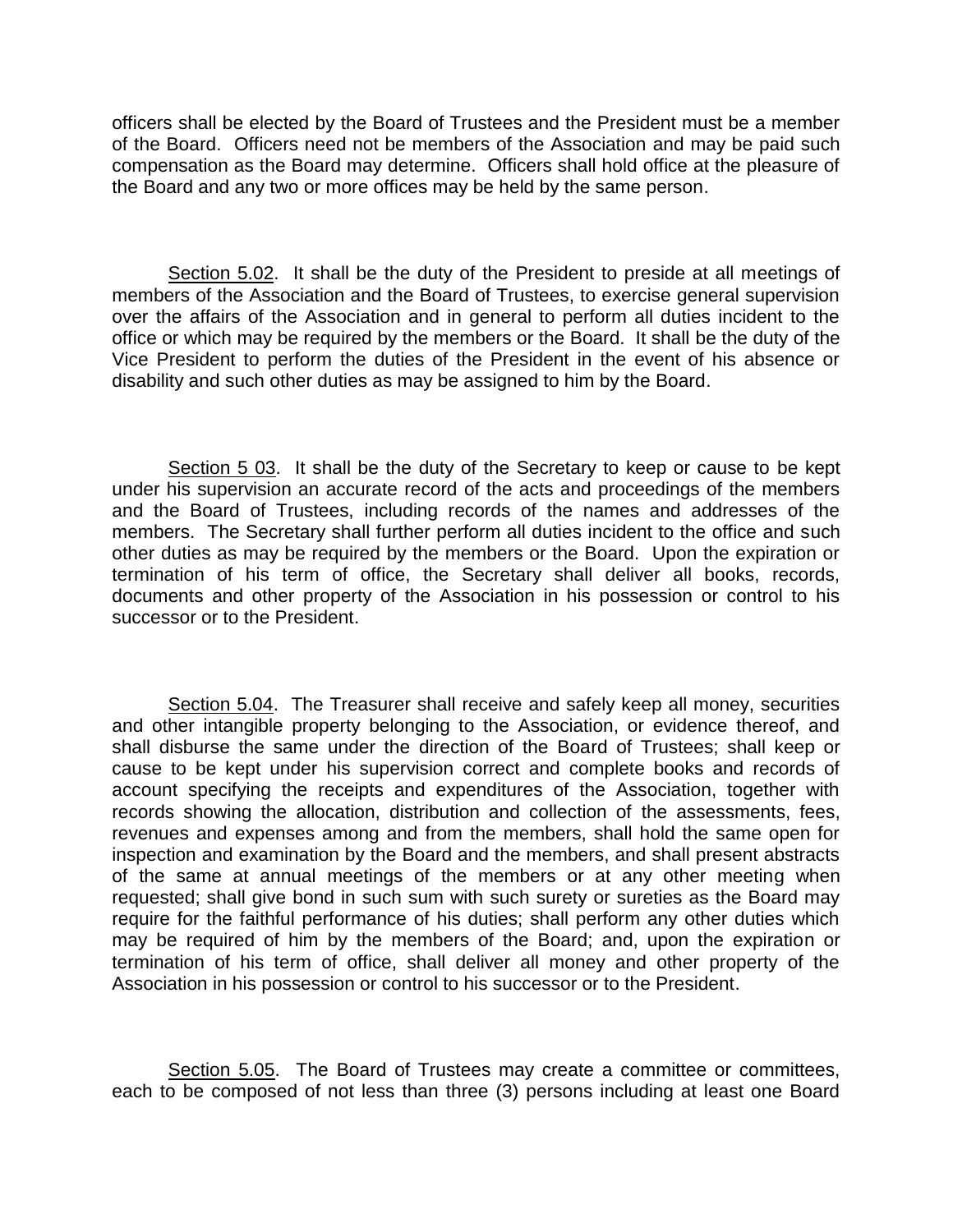member, and may delegate to any such committee any of the authority and power of the Board, however derived. Each committee shall serve at the pleasure of the Board and shall be subject to the control and direction of the Board. Any committee may act pursuant to the vote of a majority of its members at a meeting of the committee or by a writing or writings signed by all of its members. Any act or authorization by any such committee within the authority delegated to it shall be as effective for all purposes as the act or authorization of the Board. Each committee shall establish its own procedures for scheduling and giving notice of its meetings, establishing agendas, maintaining records of its meetings and actions, and other administrative matters, subject to any such procedures which may be established for that committee or all committees by the Board.

## ARTICLE VI

### INDEMNIFICATION

<span id="page-10-0"></span>Section 6.01. The Association shall indemnify any Officer or Trustee of the Association who was or is a party or is threatened to be made a party to any threatened, pending or completed action, suit or proceeding, whether civil, criminal, administrative or investigative (including, without limitation, any action threatened or instituted by or in the right of the Association), by reason of the fact that he or she is or was a Trustee, Officer, employee, agent or volunteer of the Association, or is or was serving at the request of the Association as a director, trustee, officer, employee, agent or volunteer of another corporation (domestic or foreign, nonprofit or for profit), limited liability company, partnership, joint venture, trust or other enterprise, against expenses (including, without limitation, attorneys' fees, filing fees, court reporters' fees and transcript costs), judgments, fines and amounts paid in settlement actually and reasonably incurred by him or her in connection with such action, suit or proceeding if he or she acted in good faith and in a manner he or she reasonably believed to be in or not opposed to the best interests of the Association, and with respect to any criminal action or proceeding, he or she had no reasonable cause to believe his or her conduct was unlawful. A person claiming indemnification under this Section 6.01 shall be presumed, in respect of any act or omission giving rise to such claim for indemnification, to have acted in good faith and in a manner he or she reasonably believed to be in or not opposed to the best interests of the Association, and with respect to any criminal matter, to have had no reasonable cause to believe his or her conduct was unlawful, and the termination of any action, suit or proceeding by judgment, order, settlement or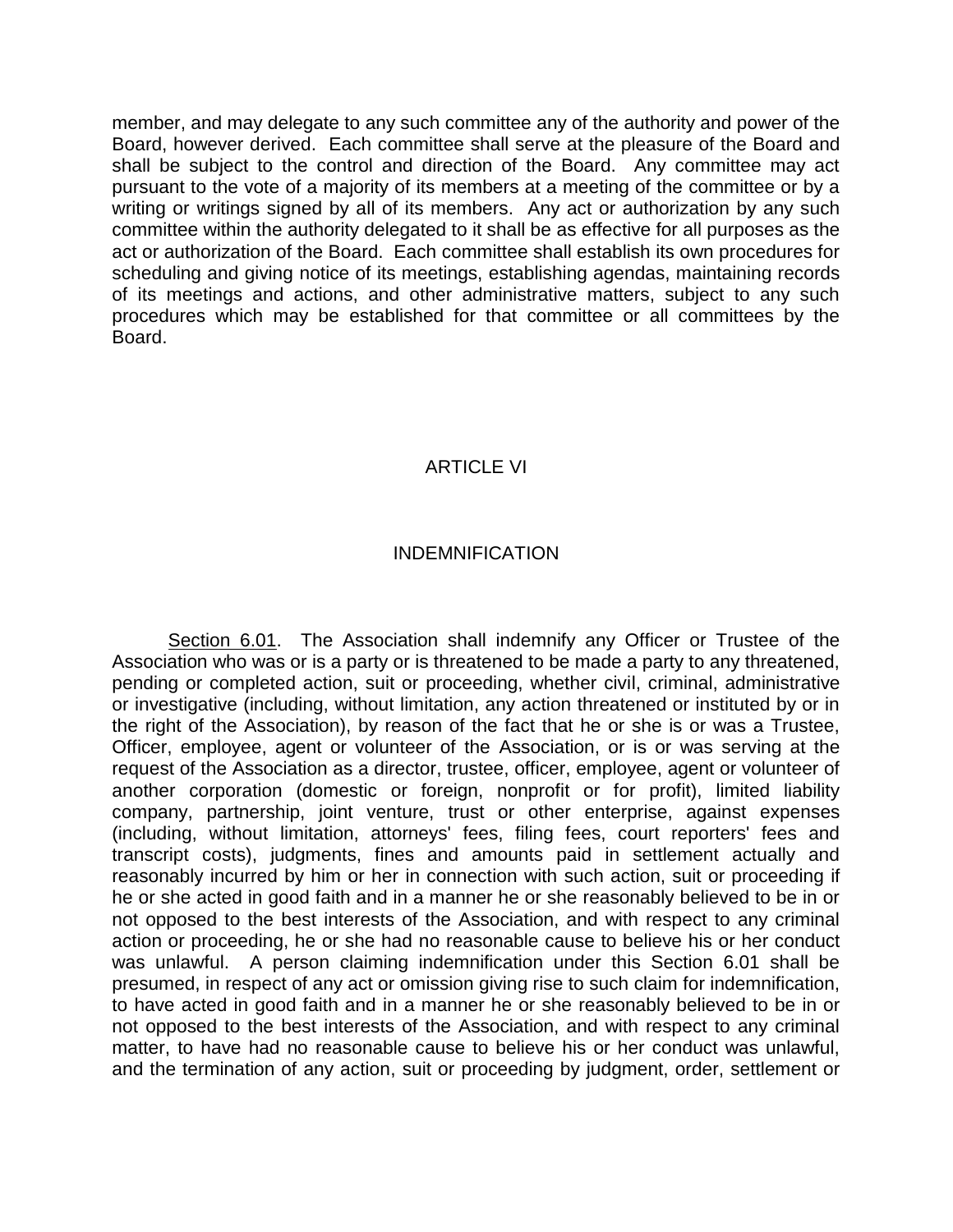conviction, or upon a plea of nolo contendere or its equivalent, shall not, of itself, rebut such presumption.

Section 6.02. Anything contained in this Code of Regulations or elsewhere to the contrary notwithstanding:

(A) the Association shall not indemnify any Officer or Trustee of the Association who was a party to any completed action or suit instituted by or in the right of the Association to procure a judgment in its favor by reason of the fact that he or she is or was a Trustee, Officer, employee, agent or volunteer of the Association, or is or was serving at the request of the Association as a director, trustee, officer, employee, agent or volunteer of another corporation (domestic or foreign, nonprofit or for profit), limited liability company, partnership, joint venture, trust or other enterprise, in respect of any claim, issue or matter asserted in such action or suit as to which he or she shall have been adjudged to be liable for acting with reckless disregard for the best interests of the Association or misconduct (other than negligence) in the performance of his or her duty to the Association unless and only to the extent that the Court of Common Pleas of a county where all or any part of the development is located or the court in which such action or suit was brought shall determine upon application that, despite such adjudication of liability, and in view of all the circumstances of the case, he or she is fairly and reasonably entitled to such indemnity as such Court of Common Pleas or such other court shall deem proper; and

(B) the Association shall promptly make any such unpaid indemnification as is determined by a court to be proper as contemplated by this Section 6.02.

Section 6.03. Anything contained in this Code of Regulations or elsewhere to the contrary notwithstanding, to the extent that an Officer or Trustee of the Association has been successful on the merits or otherwise in defense of any action, suit or proceeding referred to in Section 6.01, or in defense of any claim, issue or matter therein, he or she shall be promptly indemnified by the Association against expenses (including, without limitation, attorneys' fees, filing fees, court reporters' fees and transcript costs) actually and reasonably incurred by him or her in connection therewith.

Section 6.04. Any indemnification required under Section 6.01 and not precluded under Section 6.02 shall be made by the Association only upon a determination that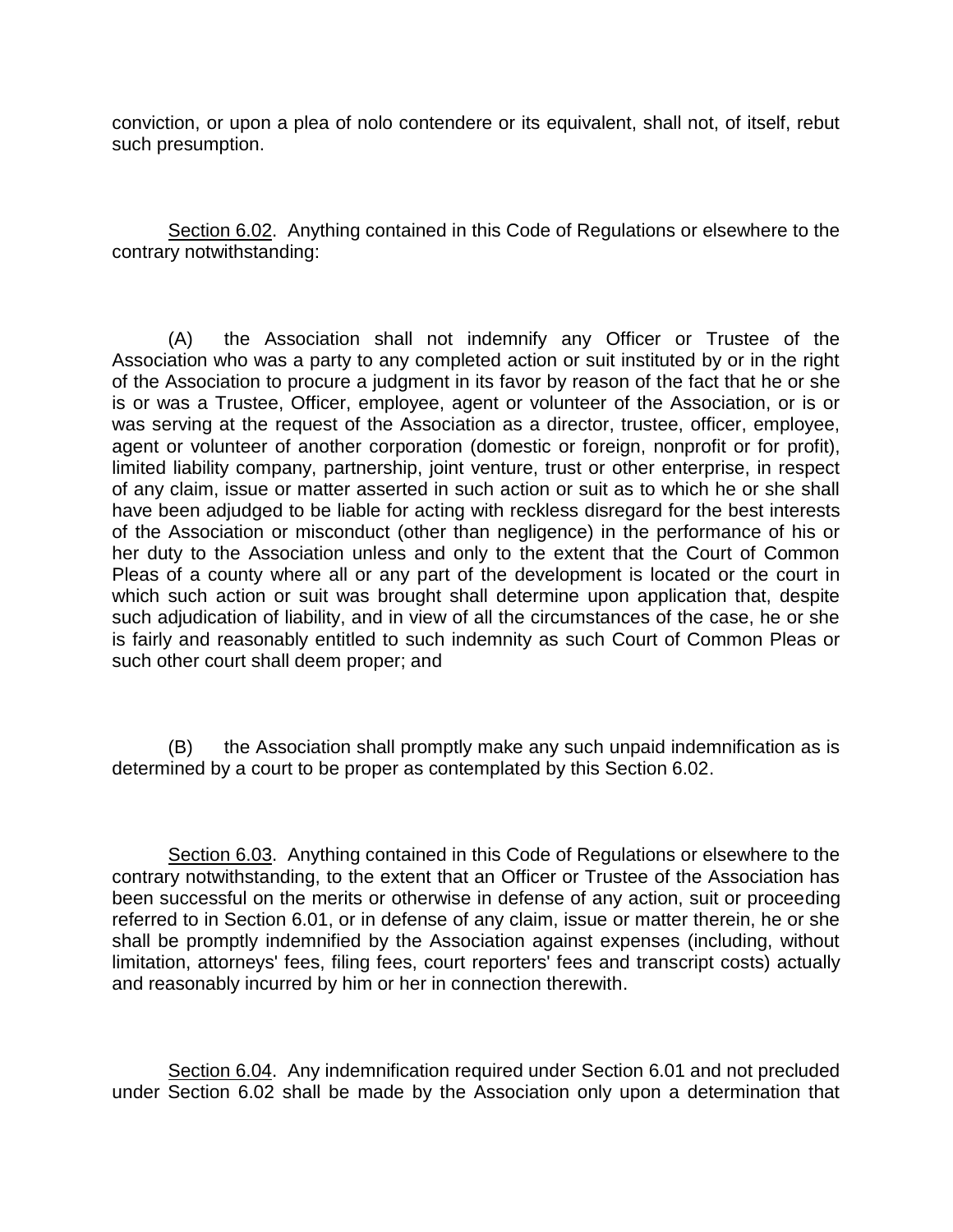such indemnification of the Officer or Trustee is proper in the circumstances because he or she has met the applicable standard of conduct set forth in Section 6.01. Such determination may be made only (A) by a majority vote of a quorum consisting of Trustees of the Association who were not and are not parties to, or threatened with, any such action, suit or proceeding, or (B) if such a quorum is not obtainable or if a majority of a quorum of disinterested Trustees so directs, in a written opinion by independent legal counsel other than an attorney, or a firm having associated with it an attorney, who has been retained by or who has performed services for the Association, or any person to be indemnified, within the past five (5) years, or (C) by the members, or (D) by the Court of Common Pleas of a county where all or any part of the development is located or (if the Association is a party thereto) the court in which such action, suit or proceeding was brought, if any; and such determination may be made by a court under division (D) of this section 6.04 at any time [including, without limitation, any time before, during or after the time when any such determination may be requested of, be under consideration by or have been denied or disregarded by the disinterested Trustees under division (A) or by independent legal counsel under division (B) or by the members under division (C) of this Section 6.04]; and no decision for any reason to make any such determination, and no decision for any reason to deny such determination, by the disinterested Trustees under division (A) or by independent legal counsel under division (B) or by the members under division (C) of this Section 6.04 shall be evidenced in rebuttal of the presumption recited in Section 6.01. Any determination made by the disinterested Trustees under division (A) or by independent legal counsel under division (B) or by the members under division (C) of this Section 6.04 to make indemnification in respect of any claim, issue or matter asserted in an action or suit threatened or brought by or in the right of the Association shall be promptly communicated to the person who threatened or brought such action or suit, and within ten (10) days after receipt of such notification such person shall have the right to petition the Court of Common Pleas of a county where all or any part of the development is located or the court in which such action or suit was brought, if any, to review the reasonableness of such determination.

Section 6.05. Expenses (including, without limitation, attorneys' fees, filing fees, court reporters' fees and transcript costs) incurred in defending any action, suit or proceeding referred to in Section 6.01 shall be paid by the Association in advance of the final disposition of such action, suit or proceeding to or on behalf of the Officer or Trustee promptly as such expenses are incurred by him or her, but only if such Officer or Trustee shall first agree, in writing, to repay all amounts so paid in respect of any claim, issue or other matter asserted in such action, suit or proceeding in defense of which he or she shall not have been successful on the merits or otherwise:

(A) if it shall ultimately be determined as provided in Section 6.04 that he or she is not entitled to be indemnified by the Association as provided under Section 6.01; or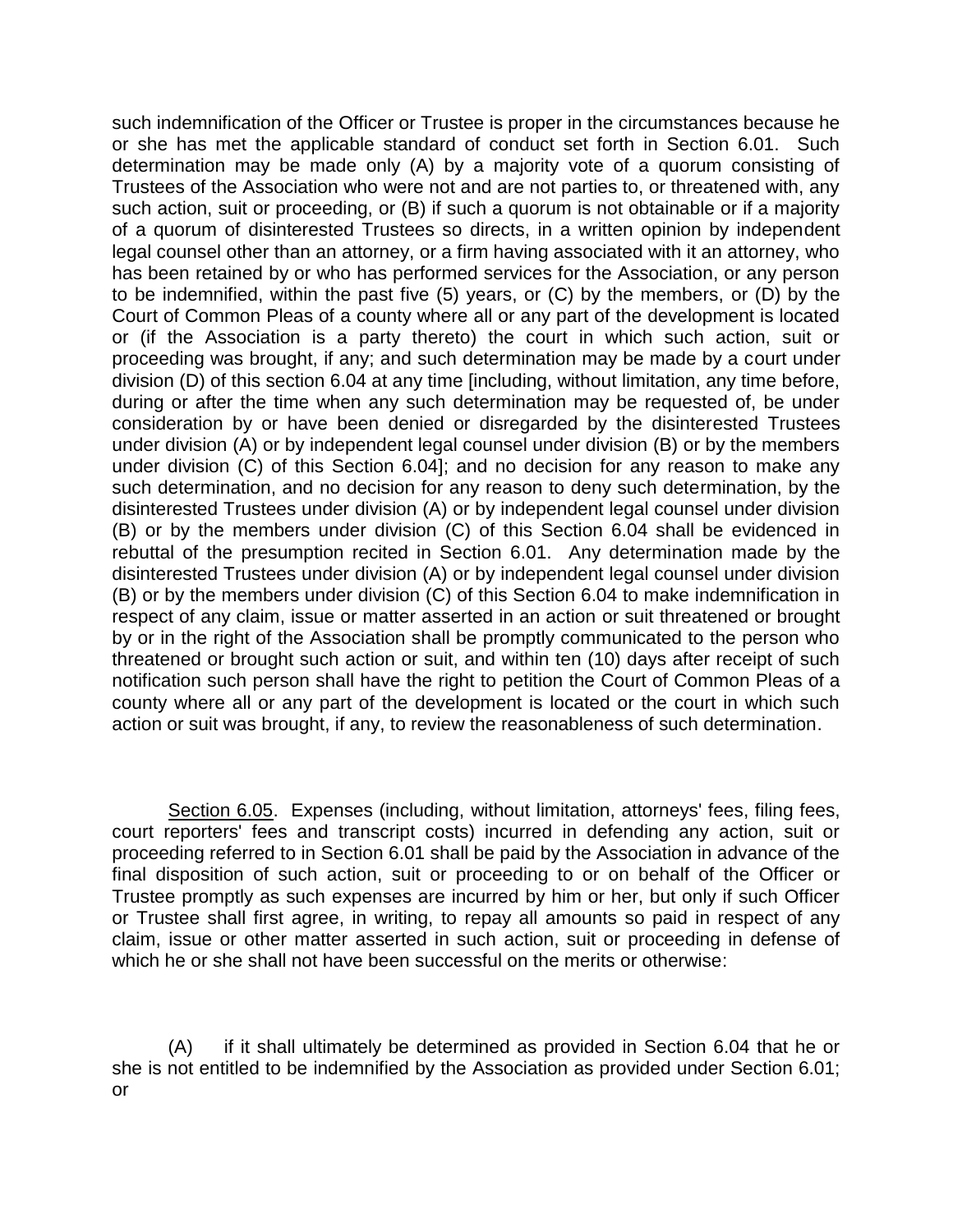(B) if, in respect of any claim, issue or other matter asserted by or in the right of the Association in such action or suit, he or she shall have been adjudged to be liable for acting with reckless disregard for the best interests of the Association or misconduct (other than negligence) in the performance of his or her duty to the Association, unless and only to the extent that the Court of Common Pleas of a county where all or any part of the development is located or the court in which such action or suit was brought shall determine upon application that, despite such adjudication of liability, and in view of all the circumstances, he or she is fairly and reasonably entitled to all or part of such indemnification.

Section 6.06. The indemnification provided by this Article Six shall not be exclusive of, and shall be in addition to, any other rights to which any person seeking indemnification may be entitled under the Articles or this Code of Regulations or any agreement, vote of members or disinterested Trustees, or otherwise, both as to action in his or her official capacity and as to action in another capacity while holding such office, and shall continue as to a person who has ceased to be an Officer or Trustee of the Association and shall inure to the benefit of the heirs, executors, and administrators of such person.

Section 6.07. The Association may purchase and maintain insurance or furnish similar protection, including but not limited to trust funds, letters of credit, or selfinsurance, on behalf of any person who is or was a Trustee, Officer, employee, agent or volunteer of the Association, or is or was serving at the request of the Association as a director, trustee, officer, employee, agent or volunteer of another corporation (domestic or foreign, nonprofit or for profit), limited liability company, partnership, joint venture, trust or other enterprise, against any liability asserted against him or her and incurred by him or her in any such capacity, or arising out of his or her status as such, whether or not the Association would have the obligation or the power to indemnify him or her against such liability under the provisions of this Article Six. Insurance may be purchased from or maintained with a person in which the Association has a financial interest.

Section 6.08. For purposes of this Article Six, and as examples and not by way of limitation: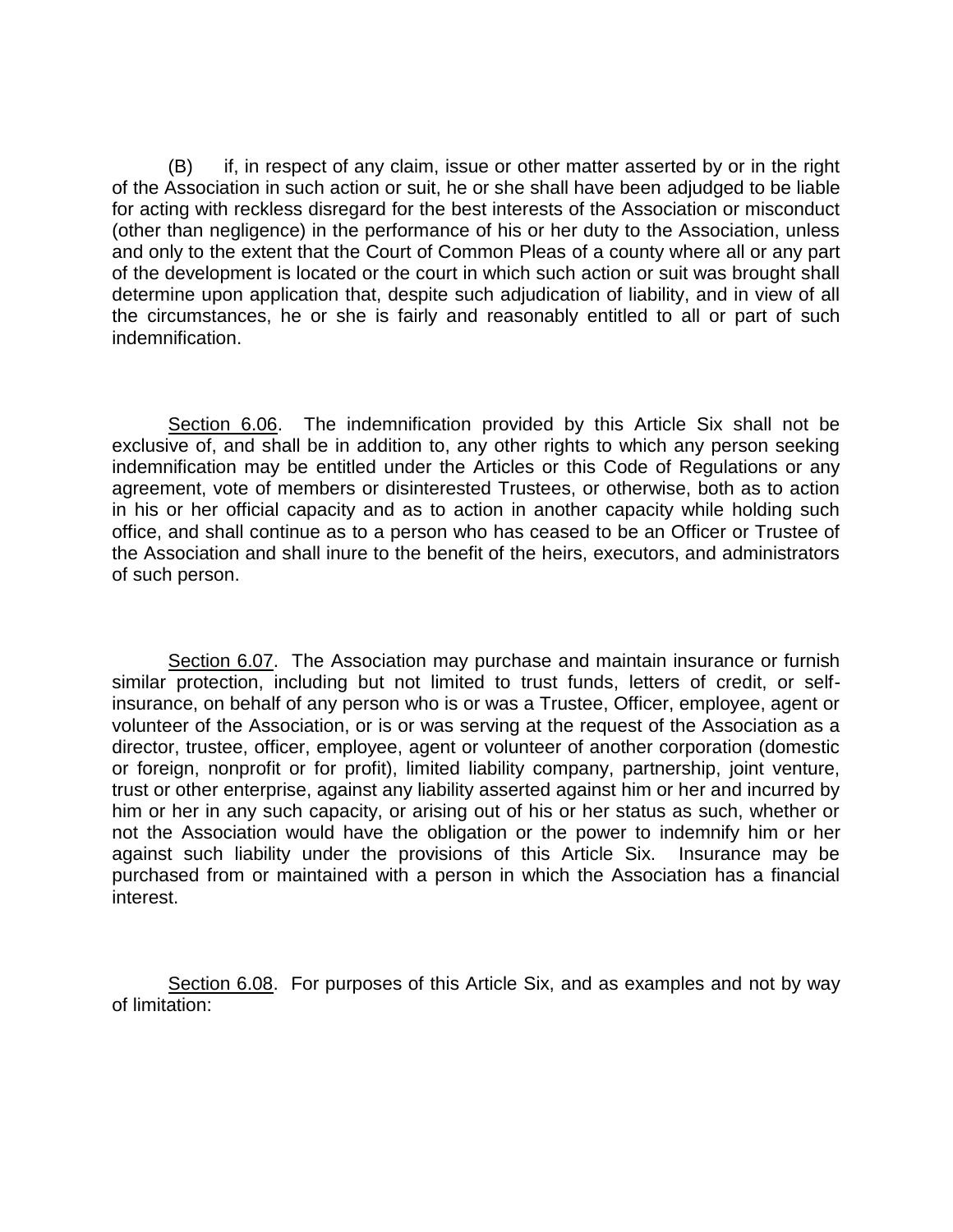(A) A person claiming indemnification under this Article Six shall be deemed to have been successful on the merits or otherwise in defense of any action, suit or proceeding referred to in Section 6.01, or in defense of any claim, issue or other matter therein, if such action, suit or proceeding referred to Section 6.01, or in defense of any claim, issue or other matter therein, if such action, suit or proceeding shall be terminated as to such person, with or without prejudice, without the entry of a judgment or order against him or her, without a conviction of him or her, without the imposition of a fine upon him or her and without his or her payment or agreement to pay any amount in settlement thereof (whether or not any such termination is based upon a judicial or other determination of the lack of merit of the claims made against him or her or otherwise results in a vindication of him or her);

(B) References to an "other enterprise" shall include employee benefit plans; references to a "fine" shall include any excise taxes assessed on a person with respect to an employee benefit plan; and references to "serving at the request of the Association" shall include any service as a Trustee, Officer, employee, agent or volunteer of the Association which imposes duties on, or involves services by, such Trustee, Officer, employee, agent or volunteer with respect to an employee benefit plan, its participants or beneficiaries; and a person who acted in good faith and in a manner he or she reasonably believed to be in the best interests of the participants and beneficiaries of an employee benefit plan shall be deemed to have acted in a manner "not opposed to the best interests of the Association" within the meaning of that term as used in this Article Six; and

(C) The term "volunteer" shall mean a Trustee, Officer or agent of the Association, or another person associated with the Association, who (i) performs services for or on behalf of, and under the authority or auspices of, the Association, and (ii) does not receive compensation, either directly or indirectly, for performing those services. Compensation does not include (i) actual and necessary expenses that are incurred by the volunteer in connection with the services performed for the Association and that are reimbursed to the volunteer or otherwise paid; (ii) insurance premiums paid on behalf of the volunteer and amounts paid, advanced or reimbursed pursuant to this Article Six, Section 1702.12(E) of the Ohio Revised Code or any indemnification agreement, resolution or similar arrangement; or (iii) modest perquisites.

Section 6.09. Any action, suit or proceeding to determine a claim for indemnification under this Article Six may be maintained by the person claiming such indemnification, or by the Association, in the Court of Common Pleas of an Ohio county where all or any part of the development is located. The Association and (by claiming such indemnification) each such person consent to the exercise of jurisdiction over its or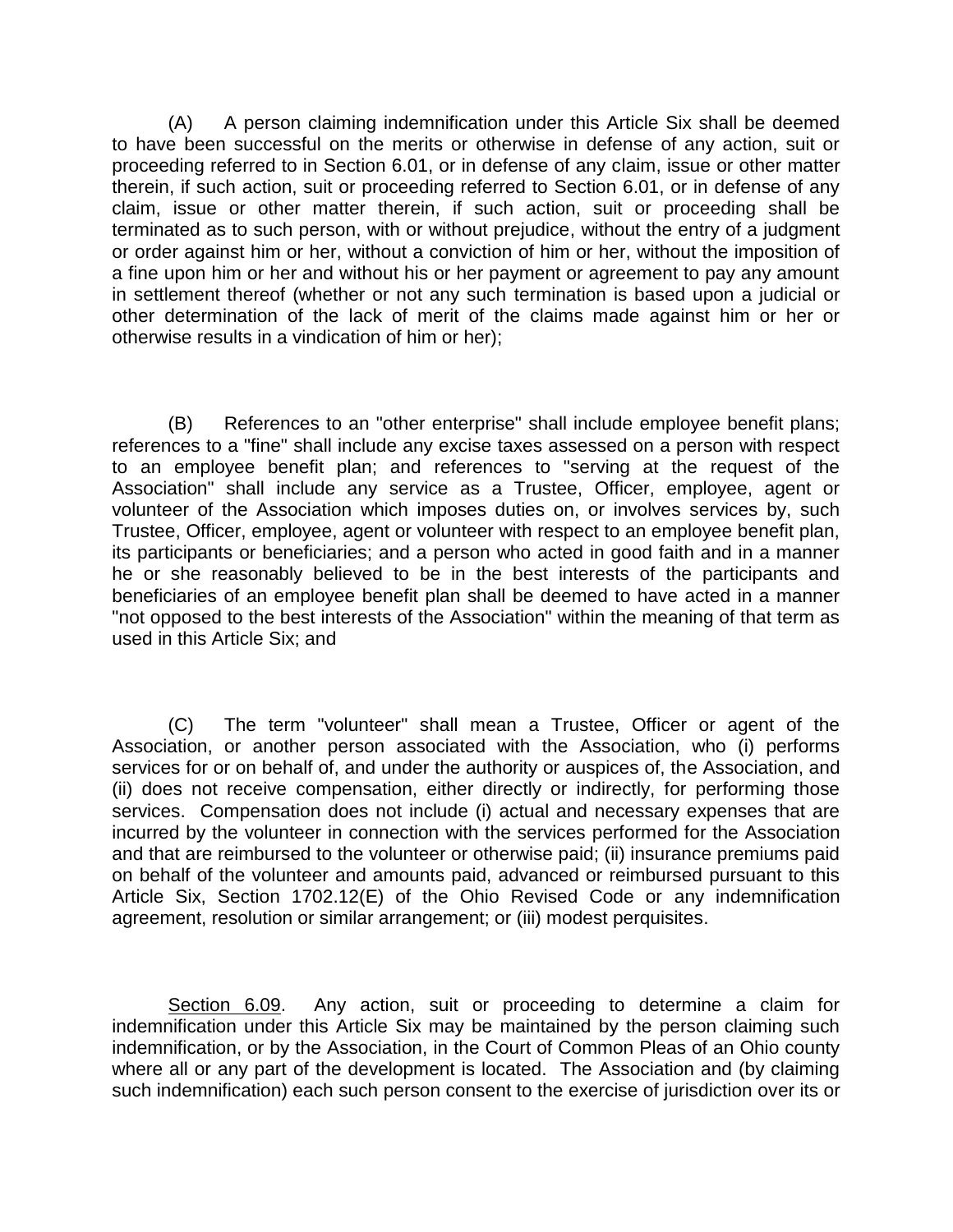<span id="page-15-0"></span>his or her person by the Court of Common Pleas of the Ohio county where all or any part of the development is located in any such action, suit or proceeding.

## ARTICLE VII

# NOTICES AND DEMANDS

Section 7.01. Any notice or demand which is required to be given or delivered to or served upon a member of the Association shall be in writing and shall be deemed to have been given, delivered or served when delivered personally to him or mailed to him at his address as it appears on the records of the Association.

Section 7.02. In computing the period of time for the giving of a notice required or permitted under the Articles, this Code of Regulations or a resolution of the members or Trustees, the day on which the notice is given shall be excluded, and the day when the act for which notice is given is to be done shall be included, unless the instrument calling for the notice otherwise provides. If notice is permitted to be given by mail, the notice shall be deemed to have been given when deposited in the mail.

### ARTICLE VIII

### AMENDMENTS

<span id="page-15-1"></span>Section 8.01. This Code of Regulations may be amended or a new Code of Regulations may be adopted at a meeting of voting members held for that purpose or in a vote conducted by mail by the affirmative vote of those members entitled to exercise not less than sixty-seven percent of the total voting power of the members.